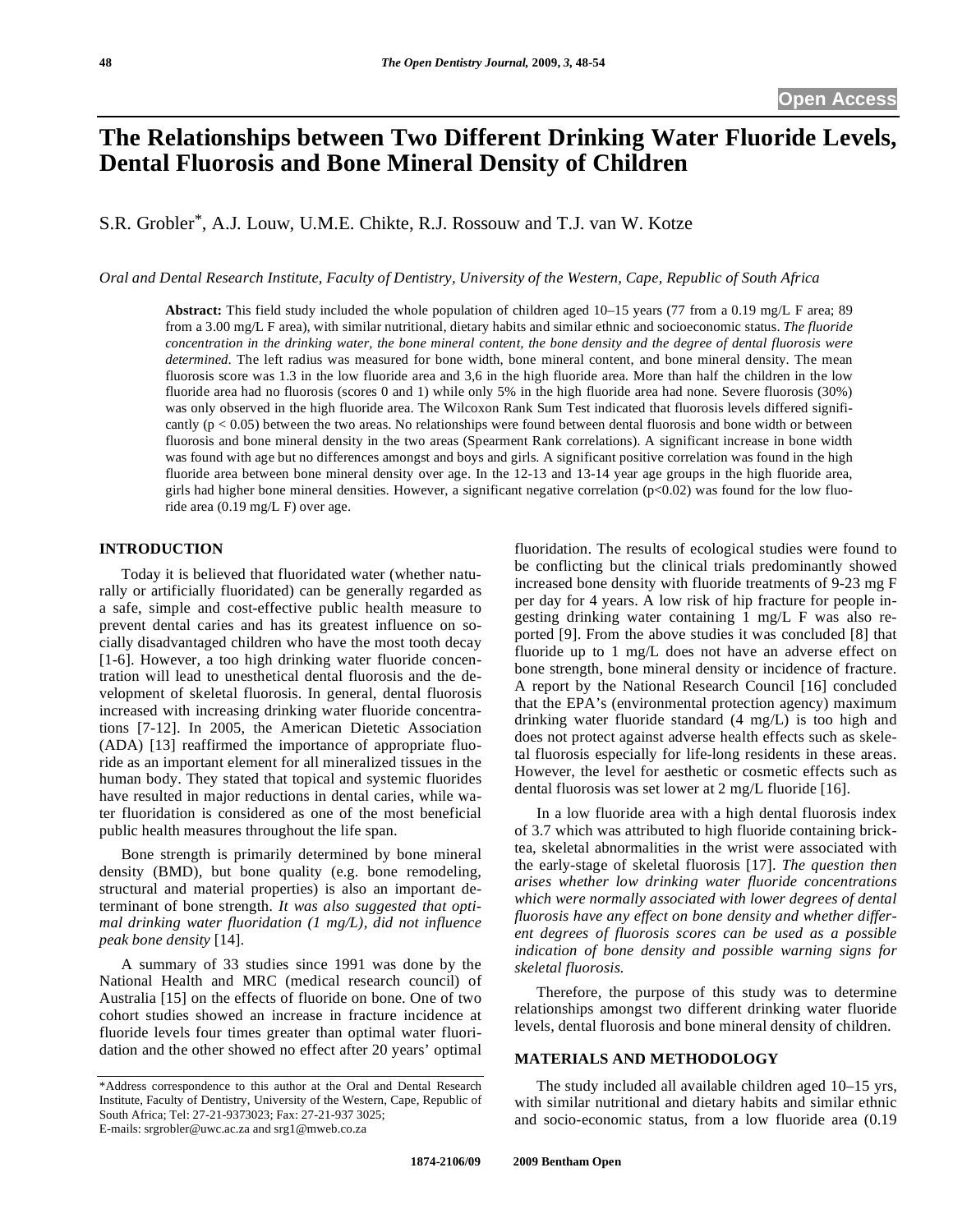mg/L F) and a high fluoride area (3.00 mg/L F). Both areas are located in arid rural sections of South Africa and during this study they were dependent on boreholes for their drinking water. The number of children investigated were 77 (boys  $= 42$ ) from the low F area and 89 (boys  $= 42$ ) from the high F area. Every effort was made to ensure that the children had been born and raised in the areas. The children were examined for dental fluorosis using Dean's criteria according to the World Health Organization guidelines [18]. Water fluoride levels were determined potentiometrically, according to the method described by Nicholson and Duff [19] and were analyzed over a period of approximately 10 years [20,21].

 The examiner was standardized and calibrated for examiner variability, using an expert (gold standard) prior to and during examinations [22]. Examiner agreement (inter- and intra-) was determined using the weighted kappa, which takes into account the relative impact of each possible disagreement. Linear weights, which are proportional to the deviation of individual ratings, were used [23]. The intraand inter-examiner agreement scores for the fluorosis index  $(k = 0.78$  and 0.70, respectively) were substantial according to the scale of Landis and Koch, thus meeting the scientific requirement for validity and reliability [24]. Agreement was also monitored throughout the study by re-examining 10% of the sample, with the result being of the same order as the pre-survey finding.

The Norland single energy  $(^{125}I)$  photon absorptiometer (Model 278A) was used for the bone measurements [25, 26]. The left radius was measured for bone width and bone mineral content. The exact point of measurement of the radial bone mass was determined by measuring the distances between the proximal end of the olecranon and the distal tip of the ulna styloid, dividing the measurement distance by 3 and then positioning the support plate so that the beam passed through the point at this 1/3 distance from the ulna styloid. The arm was secured with straps and the subjects cautioned not to move during the readings. The bone width (BW) and bone mineral content (BMC) values were measured (at this site it is mainly cortical bone) and the bone mineral density

**Table 1. Dental Fluorosis Score by Fluoride Area** 

(BMD) (normalised for bone width) calculated. Three readings were taken from each subject and the mean values were recorded in the data basis.

 To accommodate concerns regarding the difference in onset of adolescence the genders were separated into three age groups, which resulted in three age groups and six gender groups.

# **RESULTS**

 Since analysis of the data (Mann-Whitney U test) showed no significant difference in the fluorosis scores between girls and boys, the results for the these two series were combined in the fluorosis data. The prevalence (Table **1**) of fluorosis (scores 2-5) was 49% in the low fluoride area and 96% in the high fluoride area. There was 38% children in the low fluoride area with no fluorosis (Table **1**) in contrast to only 1% in the high fluoride area. No children in the low F area had severe fluorosis in comparison to 30% in the high F area. The mean fluorosis score (1.3) was significantly lower (Wilcoxon Rank Sum Test) in the low F area than in the high F area (3.6).

 Table **2** summarizes the mean values (standard deviation in brackets) over age for bone width, bone mineral content and bone mineral density for the two different areas.

 Fig. (**1**) shows the bone width (BW); (Fig. **2**) the bone mineral content (BMC) and (Fig. **3**) the bone mineral density (BMD) for boys and girls over the 3 age groups for the low (0.19 mg/L F) and high fluoride (3.00 mg/L F) areas. The values encircled were found to be not statistically significantly different within a particular age group ( $p > 0.05$ ; Tukey-Kramer Multiple-Comparison Test).

 No relationship was found between dental fluorosis and bone density in any of the two areas (Spearman Rank correlation). However, statistical significant differences  $(p<0.05)$ were found in the fluorosis levels between the two different areas (Wilcoxon Rank Sum Test).

 In general boys had wider bone than girls (Fig. **1**). However, there was no significant difference in bone width

| <b>Dental Fluorosis Score</b> | <b>Low F Area</b><br>$(F=0.19 \text{ mg/L})$ |               | <b>High F Area</b><br>$(F=3.0 \text{ mg/L})$ |               |
|-------------------------------|----------------------------------------------|---------------|----------------------------------------------|---------------|
|                               | $\mathbf n$                                  | $\frac{0}{0}$ | $\mathbf n$                                  | $\frac{0}{0}$ |
| $0$ =normal                   | 29                                           | 37.6          |                                              | 1.1           |
| 1=questionable                | 11                                           | 14.3          | 3                                            | 3.4           |
| $2 = \text{very mild}$        | 19                                           | 24.7          | 13                                           | 14.6          |
| $3 = mid$                     | 14                                           | 18.2          | 16                                           | 18.0          |
| 4=moderate                    | $\overline{4}$                               | 5.2           | 29                                           | 32.6          |
| $5 =$ severe                  | $\theta$                                     | 0.0           | 27                                           | 30.3          |
| Mean fluorosis score          | $1.3(1.2)^*$                                 |               | $3.6(1.3)*$                                  |               |

\* standard deviation.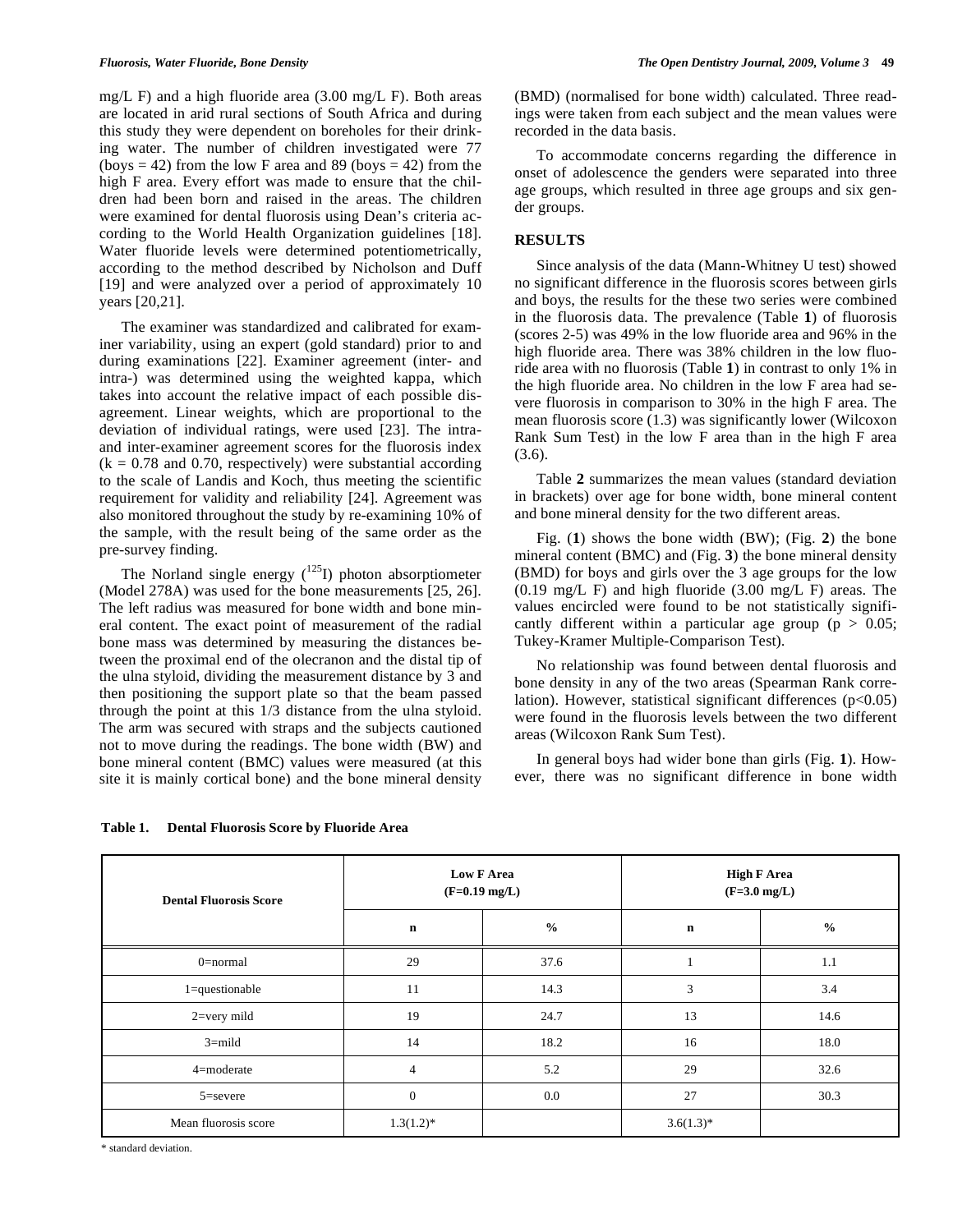| <b>Age Groups</b>                      | 10 & 11                                    | 12 & 13 | 14 & 15 |  |  |
|----------------------------------------|--------------------------------------------|---------|---------|--|--|
| <b>Average Bone Width (cm)</b>         |                                            |         |         |  |  |
| High F area girls                      | 0.97                                       | 1.09    | 1.10    |  |  |
| Sample number (n)                      | 23                                         | 13      | 11      |  |  |
| High F area boys                       | 0.98                                       | 1.08    | 1.14    |  |  |
| Sample number (n)                      | 19                                         | 14      | 9       |  |  |
| Low F area girls                       | 0.98                                       | 1.04    | 1.18    |  |  |
| Sample number (n)                      | 14                                         | 18      | 3       |  |  |
| Low F area boys                        | 1.01                                       | 1.15    | 1.21    |  |  |
| Sample number (n)                      | 13                                         | 20      | 9       |  |  |
|                                        | <b>Average Bone Mineral Content (g/cm)</b> |         |         |  |  |
| Age groups                             | 10 & 11                                    | 12 & 13 | 14 & 15 |  |  |
| High F area girls                      | 1.29                                       | 1.56    | 1.80    |  |  |
| High F area boys                       | 1.29                                       | 1.41    | 1.80    |  |  |
| Low F area girls                       | 1.26                                       | 1.33    | 1.18    |  |  |
| Low F area boys                        | 1.32                                       | 1.29    | 1.52    |  |  |
| Average Bone Mineral Density $(g/cm2)$ |                                            |         |         |  |  |
| Age groups                             | 10 & 11                                    | 12 & 13 | 14 & 15 |  |  |
| High F area girls                      | 1.34                                       | 1.51    | 1.63    |  |  |
| High F area boys                       | 1.35                                       | 1.31    | 1.58    |  |  |
| Low F area girls                       | 1.29                                       | 1.27    | 1.00    |  |  |
| Low F area boys                        | 1.31                                       | 1.12    | 1.22    |  |  |

**Table 2. The Mean Values for Age (Years), Bone width (cm), Bone Mineral Content (g/cm) and Bone Mineral Density (g/cm<sup>2</sup> ) for the Two Different Areas** 

within boys or girls or between boys and girls in any of the age groups (6 groups; Fig. **1**). A strong positive linear relationship was detected between age and BW within each of the genders and two fluoride groups ( $p<0.05$ ; Spearman rank correlation).

 The BMC increased with age in the high fluoride area for boys and girls but varied in the low fluoride area. Significant differences in the BMC in the 14-15 year age group and 12- 13 year age group (Fig. **2**) was found amongst boys from the high fluoride area (3 mg/L) and girls from the low fluoride area but no differences in the 10-11 year age group.

 In general, the BMD (Fig. **3**) increased with age in the high fluoride area but decreased significantly with age in the low fluoride area. (p< 0.05; Spearman Rank Correlation Test). In a comparison between the two different fluoride areas for the bone mineral density at a specific age group, differences were found (Fig. **3**; p < 0.05; Tukey Kramer Multiple Comparison test). In the 10-11 year age group no significant differences were found, while in the 12-13 year age group there was a significant difference between girls from the high fluoride area and boys from the low fluoride area. In the 14-15 year age group the BMD of boys and girls in the high fluoride area differed significantly from the boys and girls in the low fluoride group.

### **DISCUSSION AND CONCLUSION**

 This study was conducted in two groups of children who lived continuously since birth in separate areas, each of which had constant levels of fluoride in the drinking water. In most cases, not only had the children lived in a specific area since birth but so had their parents. The children in the two fluoride areas were of mixed ethnicity, originating from Khoi, Caucasian, and Negroid roots that developed into a homogenous ethnic group over many years. The children were also from the same low socio-economic group, as identified according to the mean values of the residential properties and/or units status as described and used by Du Plessis [6] for South Africa. The staple diet throughout consisted mainly of bread and potatoes with sporadic intake of other vegetables and meat. Personal communication with primary health care personnel did not reveal the prevalence of obvious under-nutrition, nor could any dietary habits be detected that might have contributed significantly to the ingestion of fluoride. These children had virtually no dental care or fluo-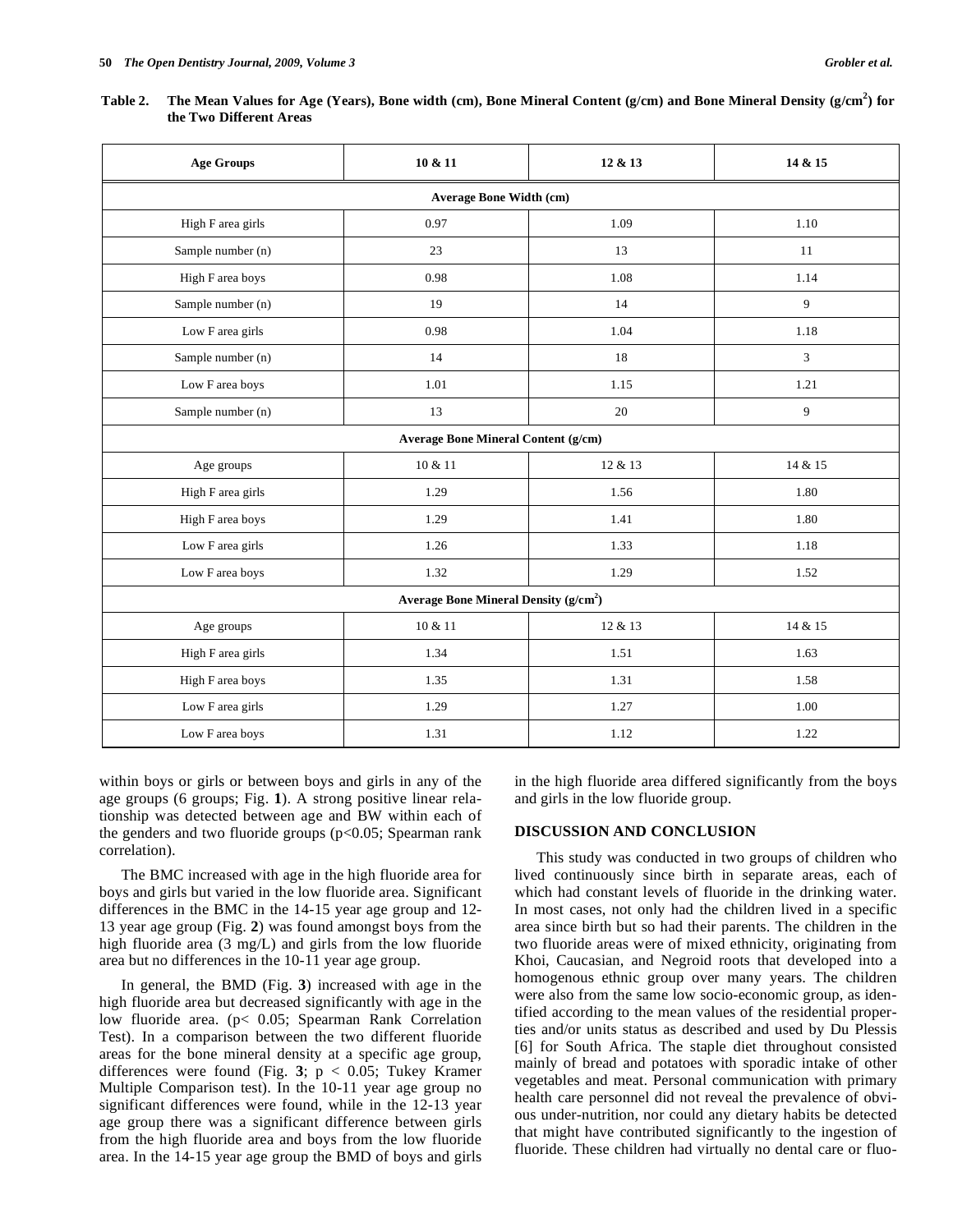

**Fig. (1).** The mean values of the bone width (BW) over years for the low F areas (0.19 mg/L F) and high F area (3.00 mg/L F). The values encircled (within each age group) were not significantly different ( $p > 0.05$ ; Tukey Kramer).



Fig. (2). The mean values of the bone mineral content (BMC) over years for the low F area (0.19 mg F/L) and high F area (3.00 mg F/L). The values encircled (within each age group) were not significantly different ( $p > 0.05$ ; Tukey Kramer).

ride therapy, including the use of fluoride-containing toothpaste, prior to this study. Furthermore, the drinking water sources (bore holes) did not change over the life-span of the children, which is an advantage that should be appreciated. Thus, only small insignificant seasonal variations [27] in the drinking water fluoride levels could have occurred. The average maximum daily temperature for the two areas was also high  $(\sim 25 \text{ °C})$  and the rainfall very low. Therefore, one would expect elevated water consumption [28].

 In areas in Nigeria [29] where the water F levels varied between 0.05 and 0.4 mg/L it was stated that 49% had no fluorosis and 42% very mild which is about similar to our findings (Table 1) in the low F area  $(F=0.19 \text{ mg/L})$ . Also quite similar to our findings, a fluorosis index of 1.3 was reported for a low F area  $(F=0.25 \text{ mg/L})$  in the Sudan [11] but a value of 2.1 was reported for an area with 2.5 mg/L F in the water in comparison to 3.6 in our 3.0 mg/L F area. In an area (F=2.15 mg/L) in Kenia [12] dental fluorosis was found to be 100% with 50% of the children with severe fluorosis (score 5), which is worse than in our high F area (30%; Table **1**). A very high fluorosis value (4.5) was also reported in South Africa [8] for a drinking water F level of 3.7 mg/L for life-long resident children. In a survey conducted in two high-fluoride areas (3.5 and 12.5 mg/L) in Ethiopia [30], it was found that all children born there had fluorosis. However, in a low drinking water F area a dental fluorosis score of 84% was also reported but attributed to brick-tea drinking [17] and associated with skeletal abnormalities in the wrist. It was further suggested that the observed dental fluorosis should be seen as a warning sign for the development of skeletal fluorosis. However, no statisti-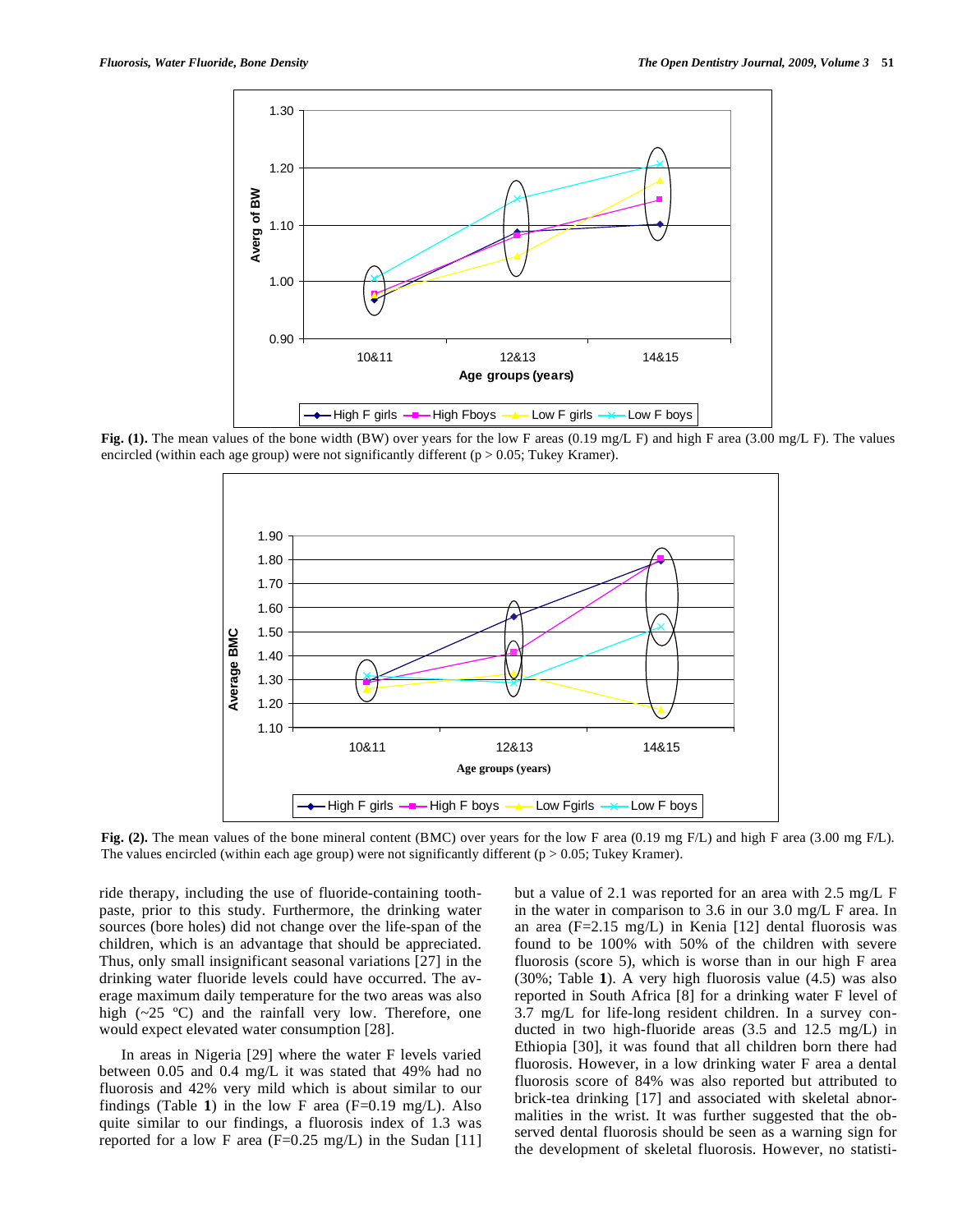

**Fig. (3).** The average values of the bone mineral density (BMD) over years for the low (0.19 mg/L F) and high (3.00 mg/L F) F areas. The values encircled (within each age group) were not significantly different ( $p > 0.05$ ; Tukey Kramer).

cally significant relationships were found between dental fluorosis and BW, BMC or BMD in any of the 2 areas, which indicated that even life-long fluoride concentrations which are detrimental towards dental fluorosis (Table **1**; mean fluorosis 3.6) had a relatively low influence on bone.

 The insignificant differences in the BW (Fig. **1**; Table **2**) for gender and different fluoride areas indicated no influence of the 2 different water fluoride concentrations on growth. But the increase in bone width with age is normal during the growing phase of children.

 The higher BMC in the 12-13 year age group in the high fluoride area can be explained by the fact that bone mass accrual accelerates more or less at these ages as a result of pubertal maturation. This would happen at 11 and 13 years of age, respectively for Western girls and boys [31] when bone mass increases at a high rate for three consecutive years in girls and four years in boys. Although our group can not be considered to fall exactly in the same Western category it provides an idea of growth effects and age.

 Bone mineral density is now an acceptable measure for bone mass, the confirmation of osteoporosis and the risk of fragility fractures [15]. Bone mineral density (BMD) correlates well with the probability of fractures in people with osteoporosis as well as with the improvements in BMD following treatment for osteoporosis with a reduced rate of fracture [15]. In our study a higher BMD value was generally associated with more fluoride (3.00 mg/L) in the drinking water (Fig. **3**). However, the bone density difference seems to become more evident at 12-13 years and even more so at 14-15 years of age. Furthermore, in general girls had higher density values than boys in the 12-13 year and 14-15 year age group of the high fluoride area (Fig. **3**). Again this could be due to the earlier pubertal growth spurts in girls, with boys lagging behind until their growth spurt at or just before 14-15 years. However, it varied in the different age groups in the low fluoride area (Fig. **3**). The bone density decreased significantly  $(p<0.02)$  from the 10 to 15 year age group in the 0.19 mg/L F area (Fig. **3**). This might be due to

the fact that as the children grow, the low amount of fluoride obtained from the drinking water consumed  $(F = 0.19 \text{ mg/L})$ was not enough to support an increase in bone density and the bone density started to decrease as a result of fluoride depletion. In contrast, the other higher fluoride (3 mg/L F) area might obtain relatively sufficient fluoride from water over the 10-15 year period. The bone density values reported in this study (Table **2**) correspond in general to published values [14, 31]. From Fig. (**3**), it seems that after the age of 12 years (or after 12 years of fluoride intake) the difference in bone density becomes more evident as the graphs for the 2 different fluoride areas did not intersect.

 In a study where the effect of long-term exposure to fluoride in drinking water (1.0 mg/L) on risks of bone fractures was investigated, a decrease in the risk of overall fractures was reported but not for hip fractures [32]. Furthermore, 33 Australian studies provide substantial evidence that fluoride up to 1 mg/L did not have an adverse effect on bone strength, bone mineral density or fracture incidence [15]. However, from the five cross-sectional studies it was concluded that usage of fluoridated water at 1 mg/L had a favorable effect on bone density [15], as was observed in our 3 mg/L fluoride area (Fig. **3**). On the other hand, In another study where the drinking water had been fluoridated over a period of 30 years to 1 mg/L, no influence on bone density was found but a possibility in the reduction of osteoporotic hip fractures in the very old was reported [14]. A large body of epidemiological evidence exists in studies on different geographical areas and on different populations showing no adverse effect on bone from drinking fluoridated water (1 mg/L). Indeed the evidence would suggest it might be beneficial [8, 15]. Many studies indicated that fluoride in water at levels considered "optimal" for the prevention of dental caries ( around 1 mg/L F) increases bone mineral densities [10, 33-35] while others could not see an increase. In a long-term exposure [34], significantly higher bone density was reported in women for a 1.0 mg/L F area than for an area with 0.1 mg/L which indicated the effect of water fluoridation during the growing years. A high positive correlation was also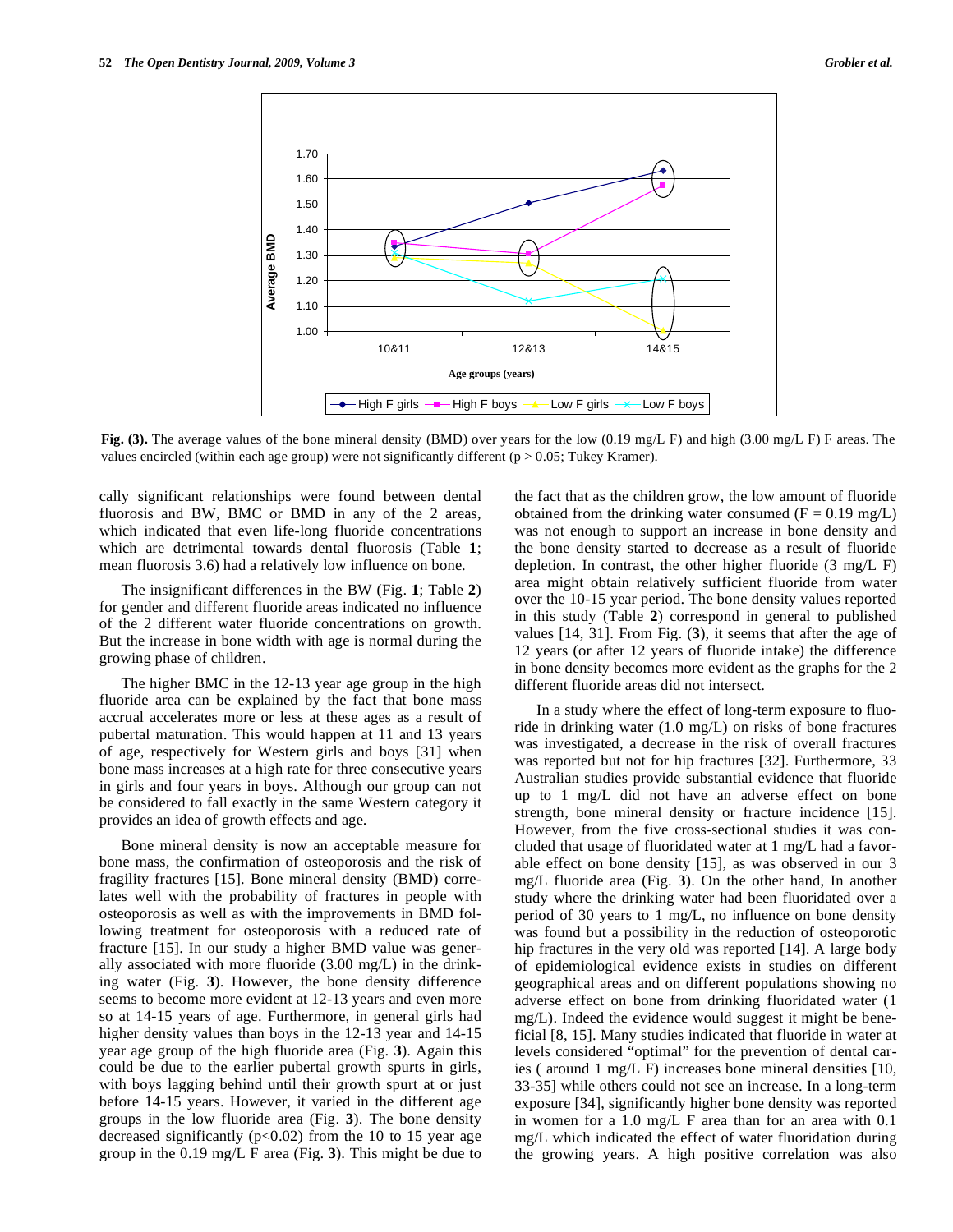found between the fluoride concentrations in water (0.32 mg/L,  $1.69$  mg/L and  $2.74$  mg/L) and bone density [33] as well as for women in Taiwan in areas with  $\langle 0.6 \text{ and } \rangle 1.0$ mg/L fluoride [35]. In a study [36] on 15 and 17 years old, it was stated that the bone area explained most of the variance in BMC and BMD. In agreement with our study, it was also found [36] that the BMC was higher in the region with 10 times more fluoride (1.1 mg/L F) in the drinking water. A higher BMD was also reported [34] for long-term exposure to fluoridated water  $(1.0 \text{ mg/L F})$  compared to an area with 0.1 mg/L F for adulthood women. No differences between the two groups were found for height, weight, lifestyle or dietary factors.

 As this study is a study on children in two very remote areas it can be expected to have some limitations. Unfortunately, there were no medical records available from where more information could have been extracted such as the incidence of bone fracture and bone fluorosis scores. Furthermore, the bone measurements could only be made at one point. In this study the Norland single energy photon absorptiometer was used as it is a portable apparatus and used by other researchers [25, 26]. However, it should be admitted that more sophisticated apparatuses are available but then they are mostly bulky and costly. However, even with this limitation significant trends were observed.

 It can be anticipated that a dental fluorosis index (3.6; Table **1**) found in the high fluoride area (3 mg/L) might be associated with the early-stage of skeletal fluorosis. This argument is based on a study [17] where a dental fluorosis index of 3.7 was associated with the early-stage of skeletal fluorosis and the report by the National Research Council [16] that a maximum drinking water fluoride standard of 4 mg/L is too high and does not protect against adverse health effects as skeletal fluorosis especially for life-long residents in these areas. Furthermore, this study did not show any relationship between fluorosis and bone mineral density at these 0.19 mg/L and 3.00 mg/L fluoride (which is still considered to be low in general medical terms) low drinking water fluoride levels. A strong positive linear relationship was detected between age and bone width of life-long resident children. The bone mineral density increased with age in a high fluoride area (3 mg/L) but decreased with age in the low fluoride area (0.19 mg/L).

#### **REFERENCES**

- [1] Harrison PTC. Fluoride in water: A UK perspective. J Fluor Chem 2005; 126: 1448-56.
- [2] Davies MJ, Spencer AJ. The child dental health survey Australia, 1993. AIHW DSRV, 1995; (Dental Statistics and Research Series No. 7).
- [3] Spencer AJ, Davies MJ, Slade GD, Brennan D. Caries prevalence in Australasia. Int Dent J 1994; 44: 415-23.
- [4] Spencer AJ, Slade GD, Davies MJ. Water fluoridation in Australia. Com Dent Health 1996; 2: 27-37.
- [5] Jones CM, Taylor GO, Whittle JG. Water fluoridation, tooth decay in 5 year olds, and social deprivation measured by the Jarman score. Analysis of data from the British dental surveys. Br Med J 1997; 15: 514-7.
- [6] Du Plessis JB. The effect of socio-economic status on dental caries experience in 6, 12 and 15 year-old school children in Port Elizabeth and Dispatch. J Dent Assoc S Afr 1979; 54: 483-6.
- [7] Grobler SR, Louw AJ, van Wyk Kotze TJ. Dental fluorosis and caries experience in relation to three different drinking water fluoride levels in South Africa. Inter. J Paeditr Dent 2001; 11: 372-9.
- [8] Grobler SR, van Wyk Kotze CW, Kotze D. Relationship between enamel fluoride levels, degree of fluorosis and caries experience in communities with a nearly optimal and a high fluoride level in the drinking water. Caries Res 1986; 20: 284-8.
- [9] Louw AJ, Grobler SR, van Wyk Kotze TJ. Degree of fluorosis in areas of South Africa with differing levels of fluoride in drinking water. Gen Dent 2002; 13: 352-6.
- [10] Manji F, Baelum V, Fejerskov O. Dental fluorosis in an area of Kenia with 2 mg/L fluoride in the drinking water. J Dent Res 1986; 65: 659-62.
- [11] Aziz Ghandour IA, Ibrahim FA, Shehata AH. The prevalence of dental caries, fluorosis, and dental attitudes among primary schoolchildren in Omdurman-Sudan. Odontostomatol Trop 1988; 11: 103-6.
- [12] Ng'ang'a PM, Valderhaug J. Prevalence and severity of dental fluorosis in primary schoolchildren in Nairobi, Kenya. Commun Dent Oral Epidemiol 1993; 21: 15-18.
- [13] ADA Association. Position of the American Dietetic Association: The impact of fluoride on health. J Am Diet Assoc 2005; 105: 1620-8.
- [14] Lehmann R, Wapniarz M, Hofmann B, Pieper B, Haubitz I, Allolio B. Drinking water fluoridation: Bone mineral density and hip fracture incidence. Bone 1998; 22: 273-8.
- [15] Demos LL, Kazda H, Cicuttini FM, Sinclair MI, Fairley CK. Water fluoridation, osteoporosis, fractures : recent developments. Aust Dent J 2001; 46: 80-7.
- [16] USA National Academy of Sciences, National Research Council. Fluoride in Drinking water. Committee on Fluoride in Drinking Water: Report prepared by the National Research Council. National Academies Press, 500 Fifth Street, NW, Washington, D.C. 20001; Academic press (800) 624-6242, 2006. www.nap.edu
- [17] Cao J, Lui J, Tang L, Sangbu D, Yu S, Zhou S, *et al*. Dental and early-stage skeletal fluorosis in children induced by fluoride in brick-tea. Fluoride 2005; 38: 44-7.
- [18] World Health Organization. Oral health surveys: Basic methods,  $3<sup>rd</sup>$ ed., Geneva: WHO 1987.
- [19] Nicholson K, Duff EJ. Fluoride determination in water. Anal Lett 1981; 14A7: 493-517.
- [20] Grobler SR, Dreyer AG. Fluoride levels in the drinking water of South Africa and South West Africa*.* J Dent Assoc S Afr 1984; 39: 793-7.
- [21] Grobler SR, Kotze VW, Kotze TJ, Cleymaet R. Fluoride concentration in drinking water in small villages in the Cape province. J Dent Assoc S Afr 1991; 46: 571-4.
- [22] Du Plessis JB, Louw AJ, van der Merwe CA. Calibration of examiners for the National Oral Health Survey: Caries and periodontal diseases. Natl Oral Health Survey S Afr 1988; 89: 15-23.
- [23] Cohen J. The coefficient of agreement for nominal scales. Educ Physiol Meas 1960; 20: 37-46.
- [24] Landis JR, Koch GG. The measurement of observer agreement on categorical data. Biometrics 1977; 33: 159-74.
- [25] Cameron JR, Sorenson J. Measurement of bone mineral *in vivo*. An improved method. Science 1963; 142: 230.
- [26] Wahner HW, Riggs BL. Method and application of bone densitometer in clinical diagnosis. CRC Crit Rev Clin Lab Sci 1986; 24: 217-33.
- [27] Grobler SR, Dreyer AG. Variations in the fluoride levels of drinking water in South Africa. S Afr Med J 1988; 73: 217-19.
- [28] Mellberg JR, Ripa LW. Fluoride in Preventive Dentistry. Chicago: Quintessence Publishing 1983.
- [29] El-Nadeef MAI, Honkala E. Fluorosis in relation to fluoride levels in water in central Nigeria. Commun Dent Oral Epidemiol 1998;  $26: 26-30.$
- [30] Olsson B. Dental findings in high fluoride areas in Ethiopia. Commun Dent Oral Epidemiol 1979; 7: 51-6.
- [31] Carrie-Fassler AL, Bonjour JP. Osteoporosis as a pediatric problem. In: Gaul GE, Ed. Pediatr Clin North Am 1995; 42: 811-24.
- [32] Li Y, Liang C, Slemenda CW, *et al.* Effect of long-term exposure to fluoride in drinking water on risks of bone fractures. J Bone Miner Res 2001; 16: 932-39.
- [33] Czarnowski W, Krechniak J, Urbanska B, Stolarska K. The impact of water-borne fluoride on bone density. Fluoride 1999; 32: 91-5.
- [34] Arnold CM, Bailey DA, Faulkner RA, McKay HA, McCulloch RG. The effect of water fluoridation on the bone mineral density of young women. Can J Public Health 1997; 88: 388-91.